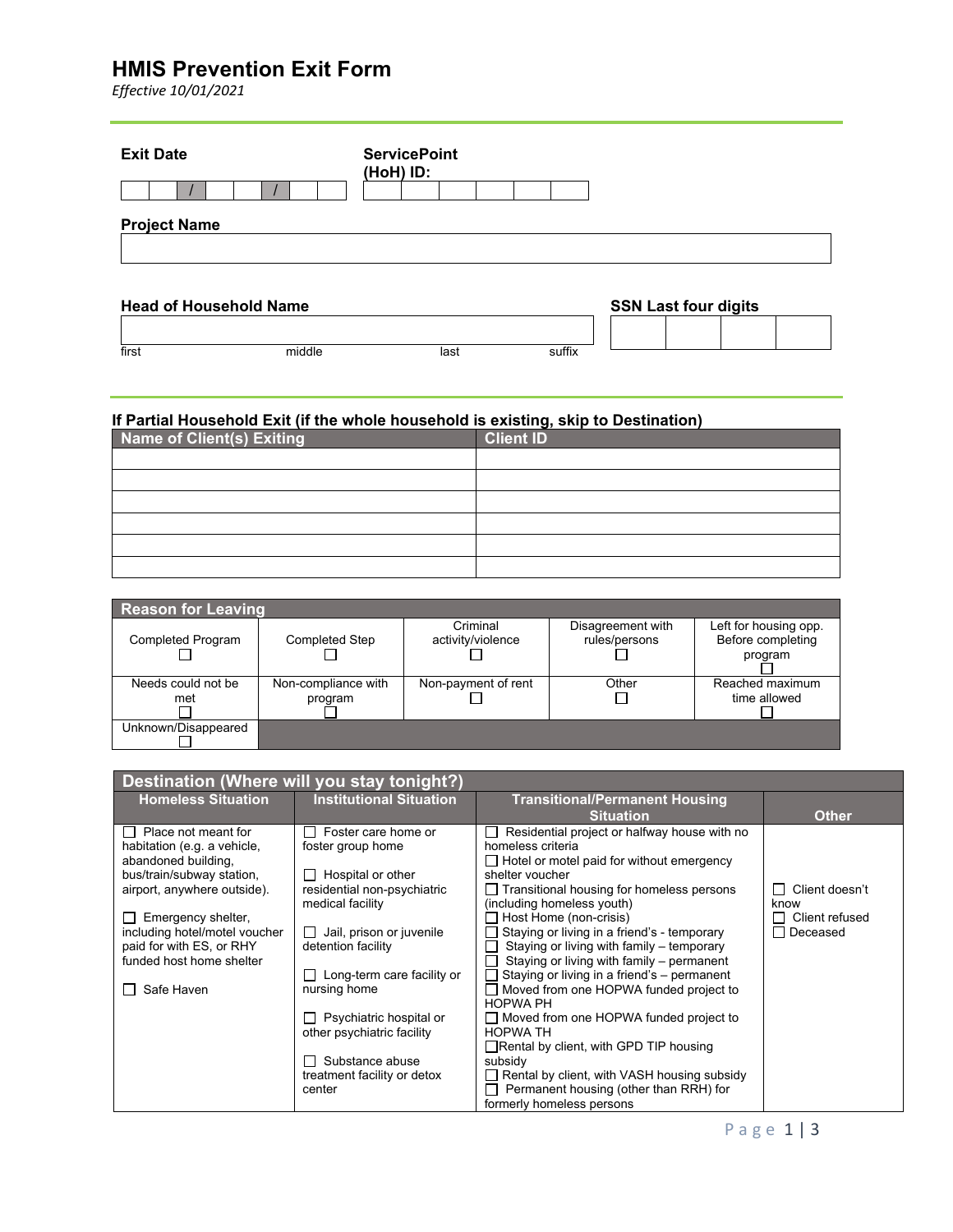# **HMIS Prevention Exit Form**

*Effective 10/01/2021*

| $\Box$ Rental by client, with RRH or equivalent      |
|------------------------------------------------------|
| subsidy                                              |
| $\Box$ Rental by client, with HCV voucher (tenant or |
| project based)                                       |
| $\Box$ Rental by client in a public housing unit     |
| $\Box$ Rental by client, no ongoing housing subsidy  |
| $\Box$ Rental by client with other ongoing housing   |
| subsidy                                              |
| $\Box$ Owned by client, with ongoing housing         |
| subsidy                                              |
| $\Box$ Owned by client, no ongoing housing           |
| subsidy                                              |

| Any Adult in the Household currently receiving income?<br><b>No</b><br>Yes (identify below) |               |                     |                                                                      |               |                     |
|---------------------------------------------------------------------------------------------|---------------|---------------------|----------------------------------------------------------------------|---------------|---------------------|
| <b>Source</b>                                                                               | <b>Amount</b> | <b>Recipient(s)</b> | <b>Source</b>                                                        | <b>Amount</b> | <b>Recipient(s)</b> |
| $\Box$ Alimony or other spousal support                                                     | \$            |                     | □ Social Security<br>Income (SSI)                                    | S             |                     |
| □ Cash assistance/TANF                                                                      | \$            |                     | □ Social Sec Disability<br>Income (SSDI)                             | \$            |                     |
| $\Box$ Child Support                                                                        | \$            |                     | Unemployment                                                         | \$.           |                     |
| Earned Income                                                                               |               |                     | ヿVA Service<br><b>Connected Disability</b>                           |               |                     |
| $\Box$ Pension from a former job                                                            | \$            |                     | Veteran's Pension                                                    | \$            |                     |
| Retirement from Social Security                                                             | \$            |                     | ⊟ Worker's<br>Compensation                                           |               |                     |
| <b>Private Disability Insurance</b>                                                         | \$            |                     | <b>General Assistance</b>                                            |               |                     |
| □ Other Sources?<br>Source                                                                  | \$            |                     | $\Box$ Other Sources?<br>Source                                      |               |                     |
| <b>Total Monthly Income</b><br>(record separately for each adult)                           |               |                     | <b>Total Monthly Income</b><br>(record separately for<br>each adult) | \$            |                     |

| Yes<br>Any adult in the Household currently receiving Non-Cash Benefits?<br><b>No</b> |                     |                 |                     |  |
|---------------------------------------------------------------------------------------|---------------------|-----------------|---------------------|--|
| <b>Source</b>                                                                         | <b>Recipient(s)</b> | <b>Source</b>   | <b>Recipient(s)</b> |  |
| □ Supplemental Nutrition Assistance<br>Program (SNAP/CalFresh)                        |                     | $\sqcap$ Other: |                     |  |
| □ Special Supplemental, Nutrition                                                     |                     |                 |                     |  |
| Program for Women, Infants, and                                                       |                     |                 |                     |  |
| Children (WIC)                                                                        |                     |                 |                     |  |
| $\Box$ TANF transportation services                                                   |                     |                 |                     |  |
| $\Box$ Other TANF-funded services                                                     |                     |                 |                     |  |

| <b>Yes</b><br>Is anyone in the Household receiving Health Insurance?<br>No |                     |                                   |                     |  |
|----------------------------------------------------------------------------|---------------------|-----------------------------------|---------------------|--|
| <b>Source</b>                                                              | <b>Recipient(s)</b> | <b>Source</b>                     | <b>Recipient(s)</b> |  |
| $\Box$ Medicaid                                                            |                     | Employer-provided Health          |                     |  |
|                                                                            |                     | Insurance                         |                     |  |
| $\Box$ Medicare                                                            |                     | $\Box$ Health insurance obtained  |                     |  |
|                                                                            |                     | through COBRA                     |                     |  |
| □ State Children's Health Insurance                                        |                     | $\Box$ Private Pay Health         |                     |  |
| Program (SCHIP)                                                            |                     | Insurance                         |                     |  |
| $\Box$ Veteran's Administration (VA)                                       |                     | $\Box$ State Health Insurance for |                     |  |
| <b>Medical Services</b>                                                    |                     | Adults                            |                     |  |
| □ Indian Health Services Program                                           |                     | $\Box$ Other:                     |                     |  |